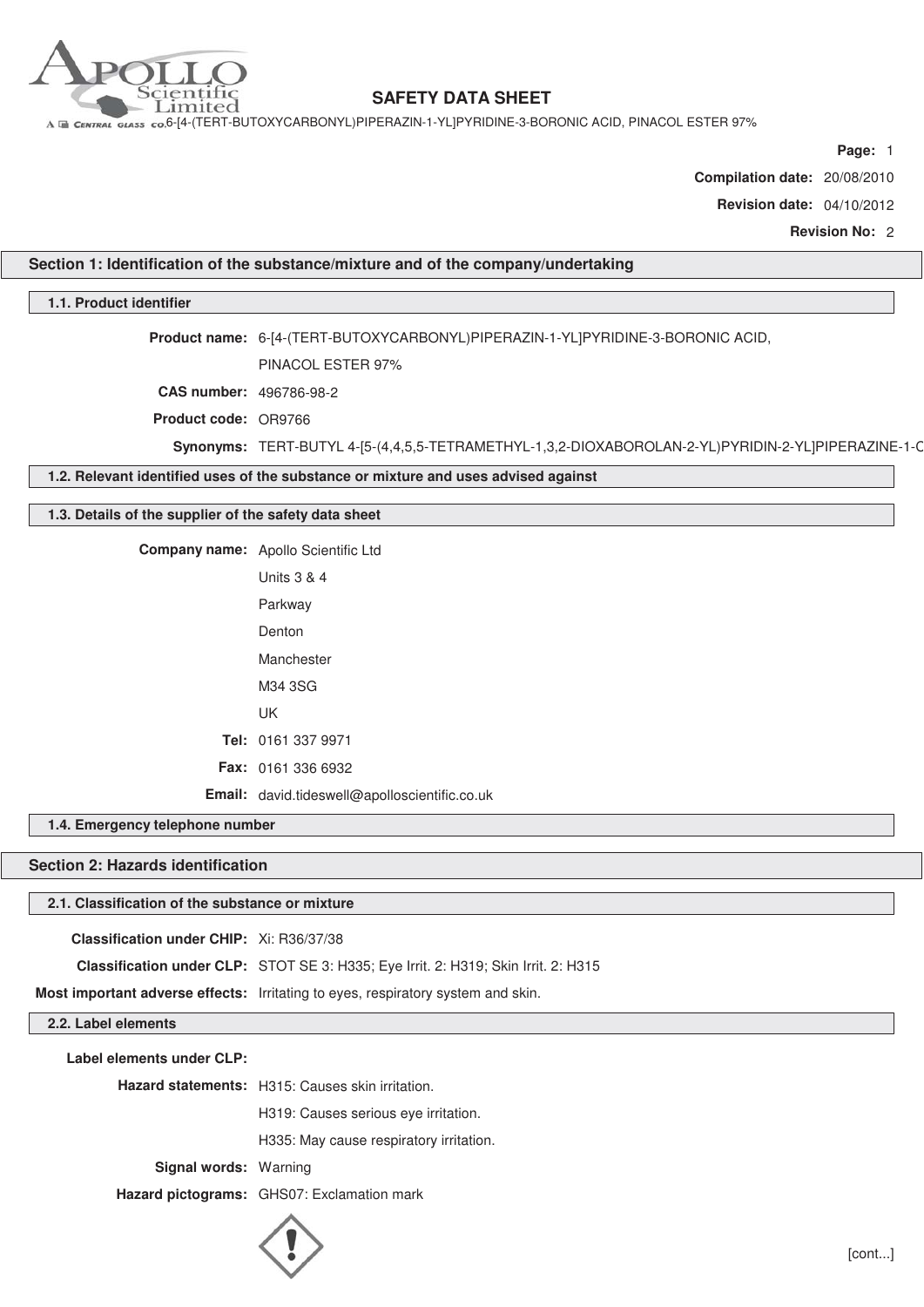#### 6-[4-(TERT-BUTOXYCARBONYL)PIPERAZIN-1-YL]PYRIDINE-3-BORONIC ACID, PINACOL ESTER 97%

**Precautionary statements:** P271: Use only outdoors or in a well-ventilated area.

P280: Wear protective gloves/protective clothing/eye protection/face protection.

**Label elements under CHIP:**

**Hazard symbols:** Irritant.



**Risk phrases:** R36/37/38: Irritating to eyes, respiratory system and skin. **Safety phrases:** S22: Do not breathe dust. S36/37/39: Wear suitable protective clothing, gloves and eye / face protection. S45: In case of accident or if you feel unwell, seek medical advice immediately (show the label where possible).

### **2.3. Other hazards**

**PBT:** This substance is not identified as a PBT substance.

### **Section 3: Composition/information on ingredients**

#### **3.1. Substances**

**Chemical identity:** 6-[4-(TERT-BUTOXYCARBONYL)PIPERAZIN-1-YL]PYRIDINE-3-BORONIC ACID,

PINACOL ESTER 97%

### **Section 4: First aid measures**

#### **4.1. Description of first aid measures**

**Skin contact:** Remove all contaminated clothes and footwear immediately unless stuck to skin. Wash immediately with plenty of soap and water.

**Eye contact:** Bathe the eye with running water for 15 minutes. Consult a doctor.

**Ingestion:** Wash out mouth with water. Consult a doctor.

**Inhalation:** Remove casualty from exposure ensuring one's own safety whilst doing so. Consult a doctor.

#### **4.2. Most important symptoms and effects, both acute and delayed**

**Skin contact:** There may be irritation and redness at the site of contact.

**Eye contact:** There may be irritation and redness. The eyes may water profusely.

**Ingestion:** There may be soreness and redness of the mouth and throat.

**Inhalation:** There may be irritation of the throat with a feeling of tightness in the chest. Exposure may cause coughing or wheezing.

### **4.3. Indication of any immediate medical attention and special treatment needed**

#### **Section 5: Fire-fighting measures**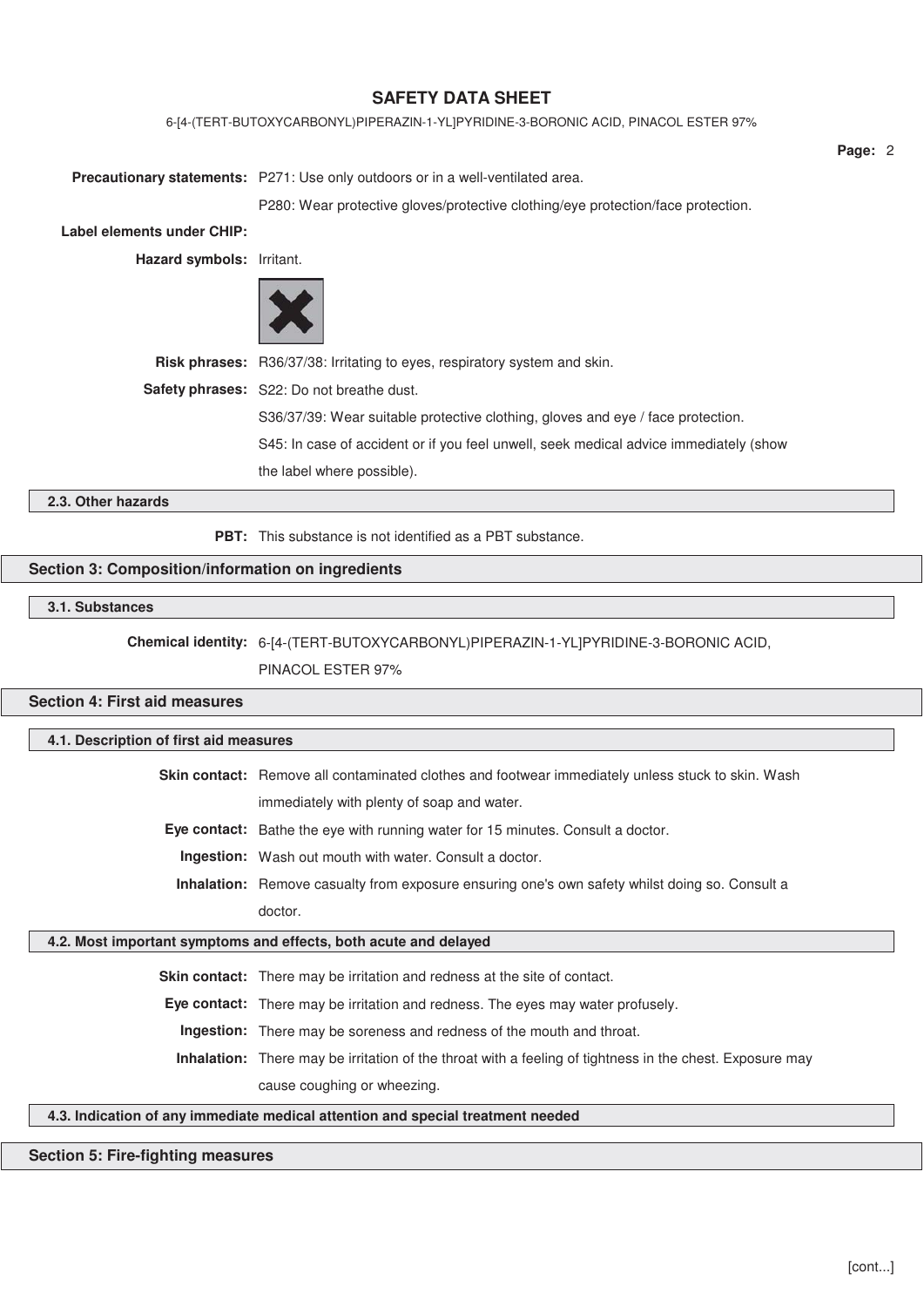#### 6-[4-(TERT-BUTOXYCARBONYL)PIPERAZIN-1-YL]PYRIDINE-3-BORONIC ACID, PINACOL ESTER 97%

# **5.1. Extinguishing media Extinguishing media:** Carbon dioxide, dry chemical powder, foam. Suitable extinguishing media for the surrounding fire should be used. **5.2. Special hazards arising from the substance or mixture Exposure hazards:** In combustion emits toxic fumes. Carbon oxides. Nitrogen oxides (NOx). Borane/boron oxides. **5.3. Advice for fire-fighters Advice for fire-fighters:** Wear self-contained breathing apparatus. Wear protective clothing to prevent contact with skin and eyes. **Section 6: Accidental release measures 6.1. Personal precautions, protective equipment and emergency procedures Personal precautions:** Refer to section 8 of SDS for personal protection details. If outside do not approach from downwind. If outside keep bystanders upwind and away from danger point. Mark out the contaminated area with signs and prevent access to unauthorised personnel. Do not create dust. **6.2. Environmental precautions Environmental precautions:** Do not discharge into drains or rivers. **6.3. Methods and material for containment and cleaning up Clean-up procedures:** Transfer to a closable, labelled salvage container for disposal by an appropriate method. **6.4. Reference to other sections Section 7: Handling and storage 7.1. Precautions for safe handling Handling requirements:** Avoid direct contact with the substance. Ensure there is sufficient ventilation of the area. Do not handle in a confined space. Avoid the formation or spread of dust in the air. Only use in fume hood. **7.2. Conditions for safe storage, including any incompatibilities Storage conditions:** Store in cool, well ventilated area. Keep container tightly closed. Store under Argon. **Suitable packaging:** Must only be kept in original packaging.

#### **7.3. Specific end use(s)**

**Specific end use(s):** No data available.

### **Section 8: Exposure controls/personal protection**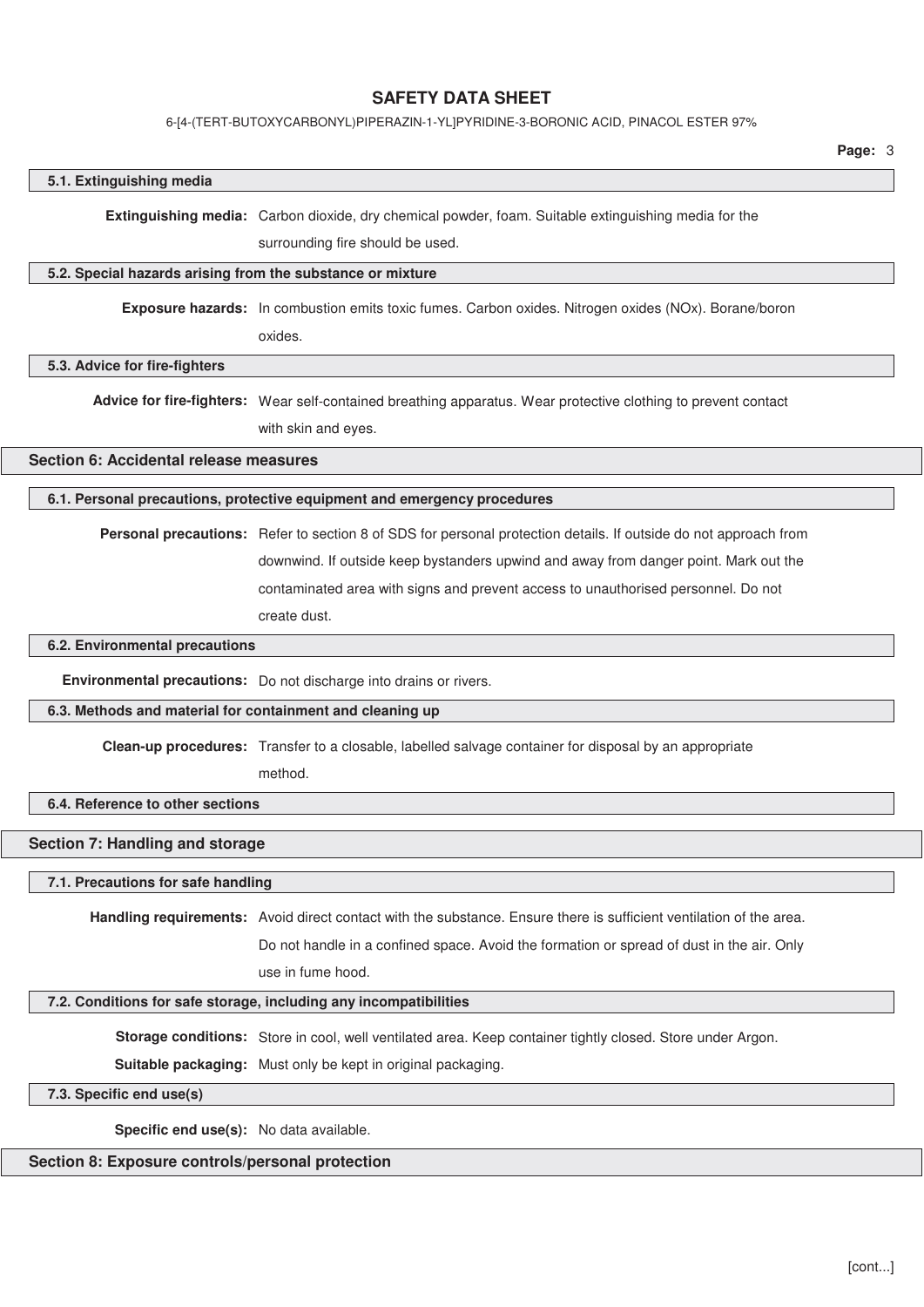#### 6-[4-(TERT-BUTOXYCARBONYL)PIPERAZIN-1-YL]PYRIDINE-3-BORONIC ACID, PINACOL ESTER 97%

**Page:** 4

#### **8.1. Control parameters**

**Workplace exposure limits:** Not applicable.

#### **8.2. Exposure controls**

**Engineering measures:** Ensure there is sufficient ventilation of the area. **Respiratory protection:** Self-contained breathing apparatus must be available in case of emergency. Respiratory protective device with particle filter. **Hand protection:** Protective gloves. **Eye protection:** Safety glasses. Ensure eye bath is to hand. **Skin protection:** Protective clothing.

#### **Section 9: Physical and chemical properties**

#### **9.1. Information on basic physical and chemical properties**

#### **State:** Solid

**Colour:** Off-white

**Melting point/range°C:** 165-169 **Part.coeff. n-octanol/water:** log Pow: 3.451

#### **9.2. Other information**

**Other information:** Not applicable.

#### **Section 10: Stability and reactivity**

**10.1. Reactivity**

**Reactivity:** Stable under recommended transport or storage conditions.

**10.2. Chemical stability**

**Chemical stability:** Stable under normal conditions.

#### **10.3. Possibility of hazardous reactions**

**Hazardous reactions:** Hazardous reactions will not occur under normal transport or storage conditions.

#### **10.4. Conditions to avoid**

**Conditions to avoid:** Heat.

**10.5. Incompatible materials**

**Materials to avoid:** Strong oxidising agents. Strong acids.

#### **10.6. Hazardous decomposition products**

**Haz. decomp. products:** In combustion emits toxic fumes of carbon dioxide / carbon monoxide. Nitrogen oxides

(NOx). Boron Oxides

#### **Section 11: Toxicological information**

**11.1. Information on toxicological effects**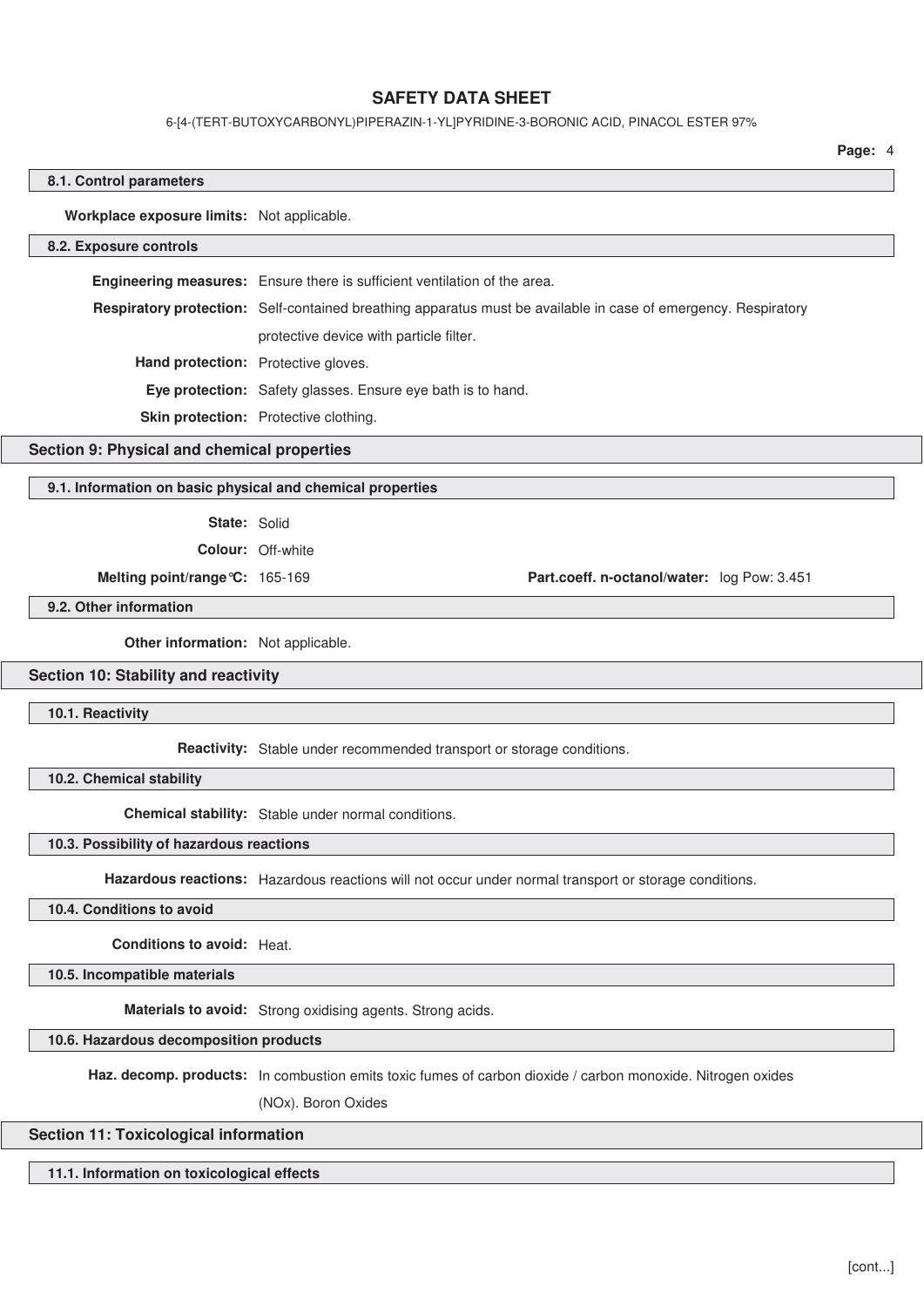6-[4-(TERT-BUTOXYCARBONYL)PIPERAZIN-1-YL]PYRIDINE-3-BORONIC ACID, PINACOL ESTER 97%

#### **Relevant hazards for substance:**

| Hazard                        | Route      | <b>Basis</b>       |
|-------------------------------|------------|--------------------|
| Skin corrosion/irritation     | <b>DRM</b> | Based on test data |
| Serious eye damage/irritation | OPT        | Based on test data |
| STOT-single exposure          | INH        | Based on test data |

#### **Symptoms / routes of exposure**

**Skin contact:** There may be irritation and redness at the site of contact.

**Eye contact:** There may be irritation and redness. The eyes may water profusely.

**Ingestion:** There may be soreness and redness of the mouth and throat.

**Inhalation:** There may be irritation of the throat with a feeling of tightness in the chest. Exposure may

cause coughing or wheezing.

### **Section 12: Ecological information**

**12.1. Toxicity**

**Ecotoxicity values:** Not applicable.

**12.2. Persistence and degradability**

**Persistence and degradability:** No data available.

**12.3. Bioaccumulative potential**

**Bioaccumulative potential:** No data available.

**12.4. Mobility in soil**

**Mobility:** No data available.

### **12.5. Results of PBT and vPvB assessment**

**PBT identification:** This substance is not identified as a PBT substance.

**12.6. Other adverse effects**

**Other adverse effects:** No data available.

**Section 13: Disposal considerations**

#### **13.1. Waste treatment methods**

| Disposal operations: MATERIAL SHOULD BE DISPOSED OF IN ACCORDANCE WITH LOCAL, STATE AND                             |
|---------------------------------------------------------------------------------------------------------------------|
| FEDERAL REGULATIONS                                                                                                 |
| <b>Disposal of packaging:</b> Dispose of as special waste in compliance with local and national regulations Observe |
| all federal, state and local environmental regulations.                                                             |
| <b>NB:</b> The user's attention is drawn to the possible existence of regional or national                          |
| regulations regarding disposal.                                                                                     |

#### **Section 14: Transport information**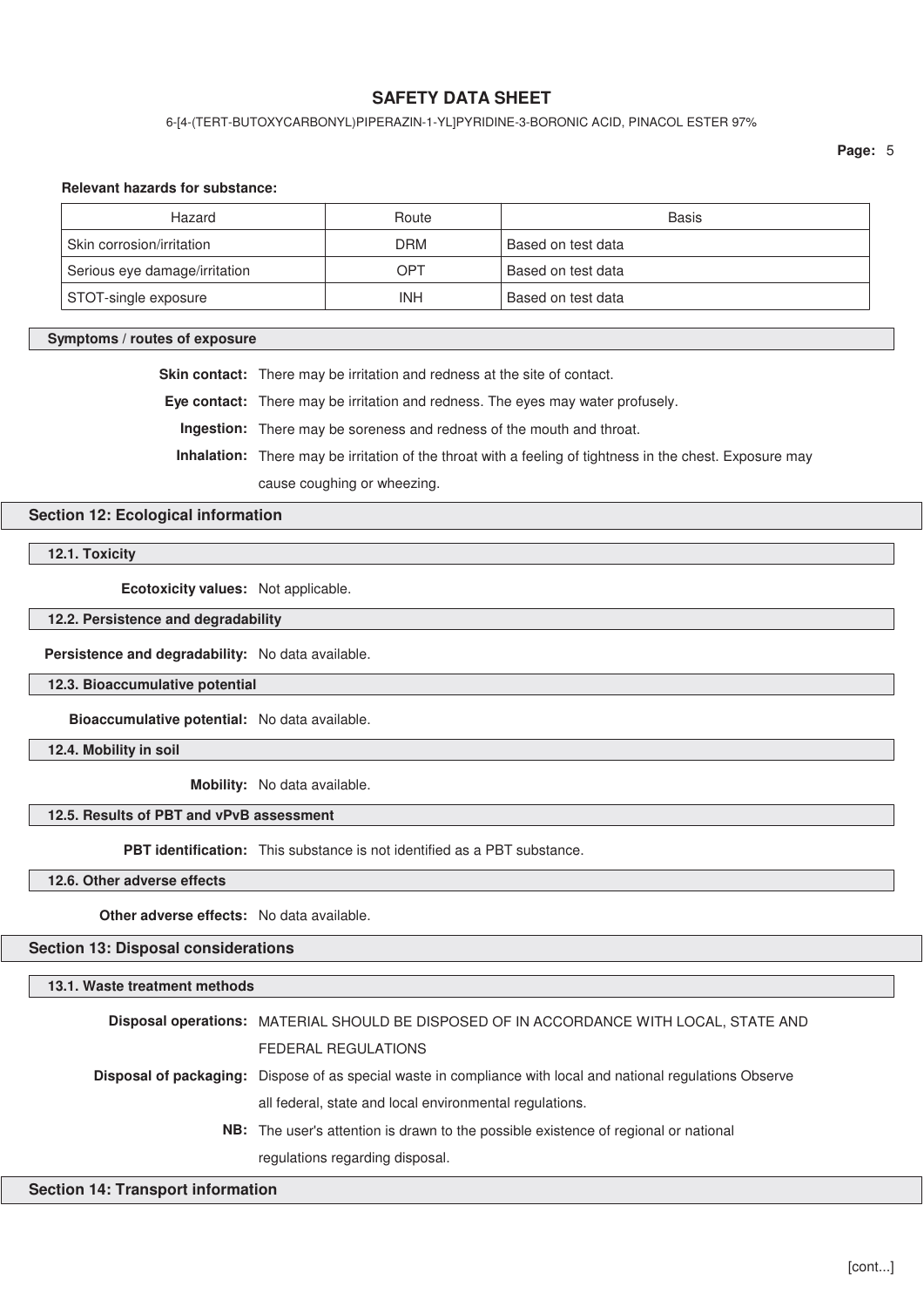#### 6-[4-(TERT-BUTOXYCARBONYL)PIPERAZIN-1-YL]PYRIDINE-3-BORONIC ACID, PINACOL ESTER 97%

**Page:** 6

# **14.1. UN number UN number:** UNnone **14.2. UN proper shipping name Shipping name:** NOT CLASSIFIED AS DANGEROUS IN THE MEANING OF TRANSPORT REGULATIONS. **14.3. Transport hazard class(es) 14.4. Packing group 14.5. Environmental hazards Environmentally hazardous:** No **Marine pollutant:** No **Marine pollutant:** No **14.6. Special precautions for user Section 15: Regulatory information 15.1. Safety, health and environmental regulations/legislation specific for the substance or mixture 15.2. Chemical Safety Assessment Chemical safety assessment:** A chemical safety assessment has not been carried out for the substance or the mixture by the supplier. **Section 16: Other information Other information Other information:** This safety data sheet is prepared in accordance with Commission Regulation (EU) No 453/2010. \* Data predicted using computational software. Toxtree - Toxic Hazard Estimation by decision tree approach. http://ecb.jrc.ec.europa.eu/qsar/qsar-tools/index.php? c=TOXTREE ~ Data predicted using computatioanl software ACD/ToxSuite v 2.95.1 Copyright 1994- 2009 ACD/labs, Copyright 2001-2009 Pharma Algorithms, Inc, Advanced Chemistry Development, Inc (ACD/Labs). http://www.acdlabs.com/products/pc\_admet/tox/tox/ **Phrases used in s.2 and 3:** H315: Causes skin irritation. H319: Causes serious eye irritation. H335: May cause respiratory irritation. R36/37/38: Irritating to eyes, respiratory system and skin. **Legal disclaimer:** The material is intended for research purposes only and should be handled exclusively by those who have been fully trained in safety, laboratory and chemical handling procedures. The above information is believed to be correct to the best of our knowledge. The above information is believed to be correct to the best of our knowledge at the date of its publication, but should not be considered to be all inclusive. It should

be used only as a guide for safe handling, storage, transportation and disposal. We

cannot guarantee that the hazards detailed in this document are the only hazards that

[cont...]